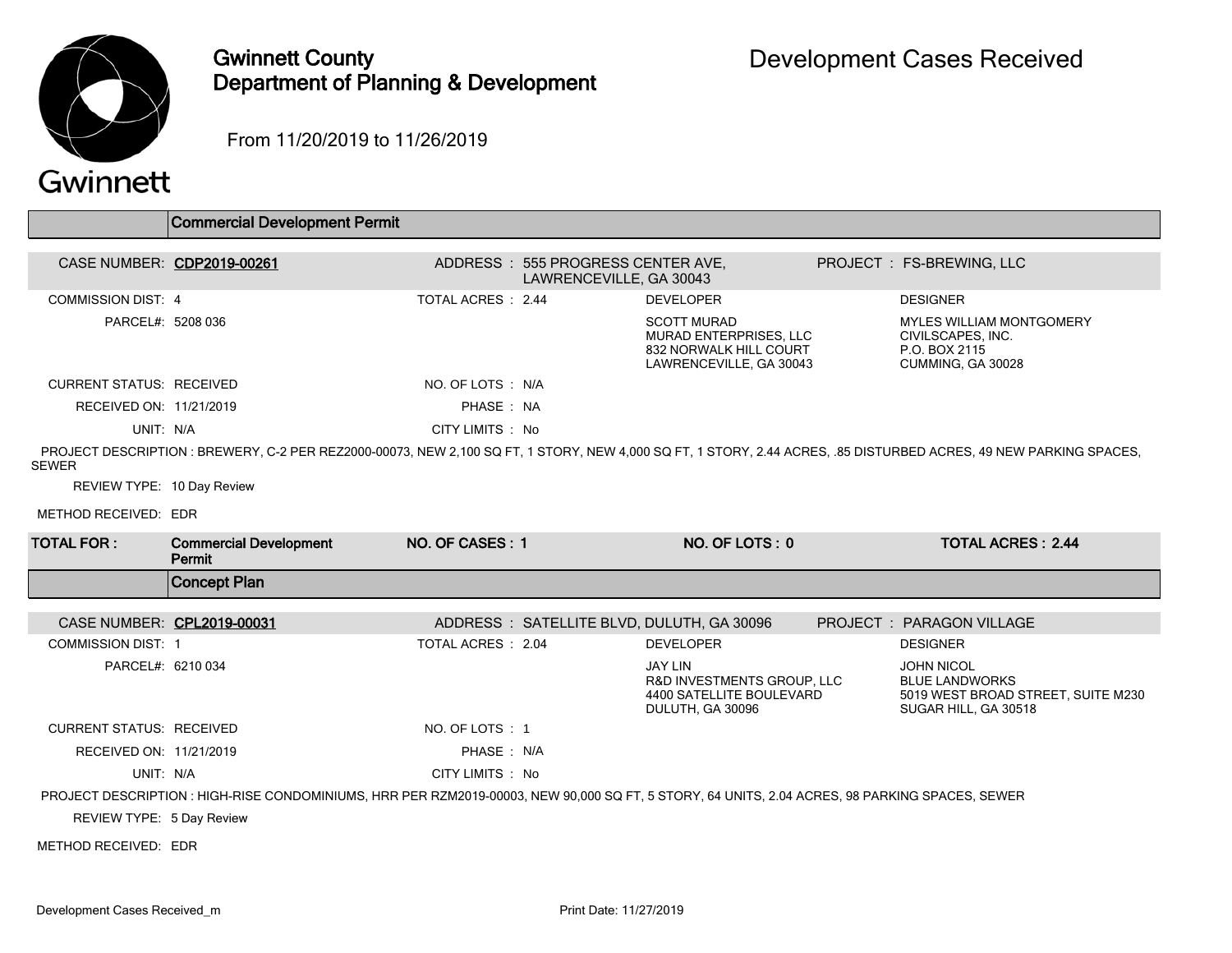| CASE NUMBER: CPL2019-00032      |                                                                                                                                                 | ADDRESS : SATELLITE BLVD, DULUTH, GA 30096           |                                                                                                                          | PROJECT: PARAGON STATION                                                                                 |
|---------------------------------|-------------------------------------------------------------------------------------------------------------------------------------------------|------------------------------------------------------|--------------------------------------------------------------------------------------------------------------------------|----------------------------------------------------------------------------------------------------------|
| <b>COMMISSION DIST: 1</b>       |                                                                                                                                                 | TOTAL ACRES : 1.75                                   | <b>DEVELOPER</b>                                                                                                         | <b>DESIGNER</b>                                                                                          |
| PARCEL#: 6211 224               |                                                                                                                                                 |                                                      | <b>JAY LIN</b><br>PACIFIC VENTURE. INC.<br>6900 BOLES ROAD<br>JOHNS CREEK, GA 30097                                      | <b>JOHN NICOL</b><br><b>BLUE LANDWORKS</b><br>5019 WEST BROAD STREET, SUITE M230<br>SUGAR HILL, GA 30518 |
| <b>CURRENT STATUS: RECEIVED</b> |                                                                                                                                                 | NO. OF LOTS: 1                                       |                                                                                                                          |                                                                                                          |
| RECEIVED ON: 11/21/2019         |                                                                                                                                                 | PHASE: N/A                                           |                                                                                                                          |                                                                                                          |
| UNIT: N/A                       |                                                                                                                                                 | CITY LIMITS : No                                     |                                                                                                                          |                                                                                                          |
|                                 | PROJECT DESCRIPTION : HIGH-RISE CONDOMINIUM, HRR PER RZM2019-00004, NEW 100,000 SQ FT, 5 STORY, 60 UNITS, 1.75 ACRES, 102 PARKING SPACES, SEWER |                                                      |                                                                                                                          |                                                                                                          |
| REVIEW TYPE: 5 Day Review       |                                                                                                                                                 |                                                      |                                                                                                                          |                                                                                                          |
| METHOD RECEIVED: EDR            |                                                                                                                                                 |                                                      |                                                                                                                          |                                                                                                          |
| <b>TOTAL FOR :</b>              | <b>Concept Plan</b>                                                                                                                             | NO. OF CASES: 2                                      | NO. OF LOTS: 2                                                                                                           | <b>TOTAL ACRES: 3.79</b>                                                                                 |
|                                 | <b>Final Plat</b>                                                                                                                               |                                                      |                                                                                                                          |                                                                                                          |
|                                 |                                                                                                                                                 |                                                      |                                                                                                                          |                                                                                                          |
| CASE NUMBER: FPL2019-00074      |                                                                                                                                                 | ADDRESS : PRICE DR (500 BLOCK), SUWANEE,<br>GA 30024 |                                                                                                                          | PROJECT : SOPHIA DOWNS UNIT 1                                                                            |
| <b>COMMISSION DIST: 1</b>       |                                                                                                                                                 | TOTAL ACRES : 22.57                                  | <b>DEVELOPER</b>                                                                                                         | <b>DESIGNER</b>                                                                                          |
| PARCEL#: 7309 031               |                                                                                                                                                 |                                                      | <b>FRED CRAWFORD</b><br>OLD NORCROSS INVESTMENTS, INC.<br>4411 SUWANEE DAM ROAD<br><b>SUITE 750</b><br>SUWANEE, GA 30024 | <b>JEAN NORTON</b><br>MCNALLY & PATRICK, INC.<br>12505 HIGHWAY 29 SOUTH<br>LAWRENCEVILLE, GA 30044       |
| <b>CURRENT STATUS: RECEIVED</b> |                                                                                                                                                 | NO. OF LOTS : 44                                     |                                                                                                                          |                                                                                                          |
| RECEIVED ON: 11/25/2019         |                                                                                                                                                 | PHASE: NA                                            |                                                                                                                          |                                                                                                          |
| UNIT: 1                         |                                                                                                                                                 | CITY LIMITS : No                                     |                                                                                                                          |                                                                                                          |
|                                 | PROJECT DESCRIPTION : SINGLE FAMILY SUBDIVISION, UNIT 1, R-75, 44 LOTS, 22.571 ACRES, 6.747 ACRES OPEN SPACE, SEWER                             |                                                      |                                                                                                                          |                                                                                                          |
| REVIEW TYPE: 10 Day Review      |                                                                                                                                                 |                                                      |                                                                                                                          |                                                                                                          |
| METHOD RECEIVED: EDR            |                                                                                                                                                 |                                                      |                                                                                                                          |                                                                                                          |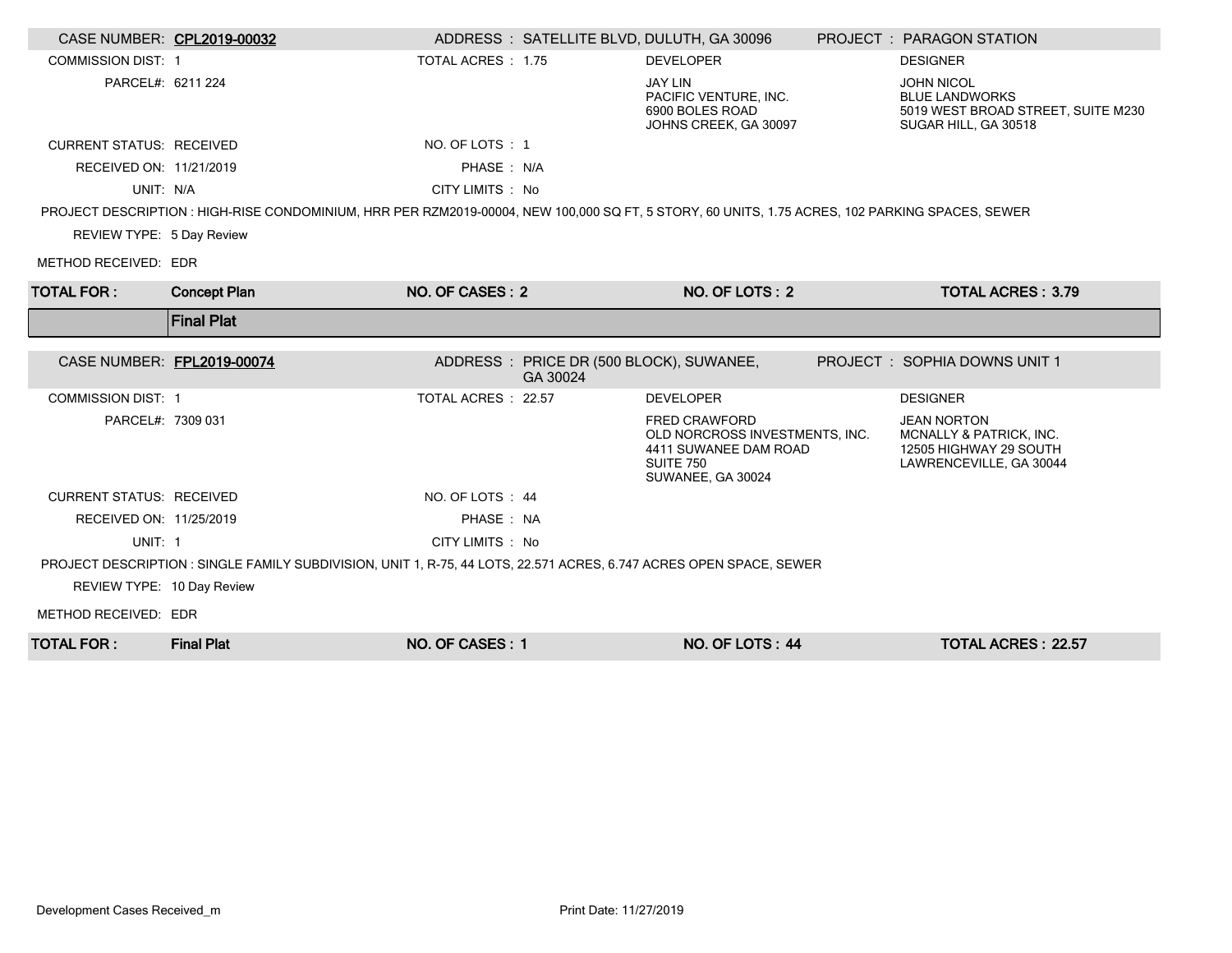|                                 | <b>Subdivision Development Permit</b>                                                                                           |                     |                                              |                                                                                                                            |                                                                                                                                        |
|---------------------------------|---------------------------------------------------------------------------------------------------------------------------------|---------------------|----------------------------------------------|----------------------------------------------------------------------------------------------------------------------------|----------------------------------------------------------------------------------------------------------------------------------------|
| CASE NUMBER: SDP2019-00055      |                                                                                                                                 |                     | ADDRESS: SHANNON RD, LOGANVILLE, GA<br>30052 |                                                                                                                            | PROJECT : SHANNON ROAD                                                                                                                 |
| <b>COMMISSION DIST: 3</b>       |                                                                                                                                 | TOTAL ACRES: 67.92  |                                              | <b>DEVELOPER</b>                                                                                                           | <b>DESIGNER</b>                                                                                                                        |
| PARCEL#: 5193 001               |                                                                                                                                 |                     |                                              | <b>AARON RISSLER</b><br>APEX LAND COMPANY, LLC<br>4080 MCGINNIS FERRY ROAD<br>ALPHARETTA, GA 30005                         | <b>ALEX NASH</b><br><b>DEVELOPMENT PLANNING &amp;</b><br>ENGINEERING, INC.<br>5074 BRISTOL INDUSTRIAL WAY, SUITE A<br>BUFORD, GA 30518 |
| <b>CURRENT STATUS: RECEIVED</b> |                                                                                                                                 | NO. OF LOTS: 152    |                                              |                                                                                                                            |                                                                                                                                        |
| RECEIVED ON: 11/21/2019         |                                                                                                                                 | PHASE: NA           |                                              |                                                                                                                            |                                                                                                                                        |
| UNIT: N/A                       |                                                                                                                                 | CITY LIMITS : No    |                                              |                                                                                                                            |                                                                                                                                        |
|                                 | PROJECT DESCRIPTION : SINGLE FAMILY SUBDIVISION, OSC PER RZR2019-00008, 152 LOTS, 67.92 ACRES, 49.26 DISTURBED ACRES, SEWER     |                     |                                              |                                                                                                                            |                                                                                                                                        |
| REVIEW TYPE: 10 Day Review      |                                                                                                                                 |                     |                                              |                                                                                                                            |                                                                                                                                        |
| METHOD RECEIVED: EDR            |                                                                                                                                 |                     |                                              |                                                                                                                            |                                                                                                                                        |
| CASE NUMBER: SDP2019-00056      |                                                                                                                                 |                     | ADDRESS: BROOKS RD, DACULA, GA 30019         |                                                                                                                            | PROJECT: VILLAGE AT BROOKS (FKA:BROOKS<br><b>ROAD TRACT)</b>                                                                           |
| <b>COMMISSION DIST: 3</b>       |                                                                                                                                 | TOTAL ACRES : 37.75 |                                              | <b>DEVELOPER</b>                                                                                                           | <b>DESIGNER</b>                                                                                                                        |
| PARCEL#: 5247 001               |                                                                                                                                 |                     |                                              | <b>KEVIN DANIEL</b><br>GEOSAM CAPITAL US (ATLANTA), LP<br>2170 SATELLITE BOULEVARD<br><b>SUITE 425</b><br>DULUTH, GA 30097 | <b>DAVID LEONARD</b><br>PRECISION PLANNING, INC.<br><b>400 PIKE STREET</b><br>LAWRENCEVILLE, GA 30046                                  |
| <b>CURRENT STATUS: RECEIVED</b> |                                                                                                                                 | NO. OF LOTS: 59     |                                              |                                                                                                                            |                                                                                                                                        |
| RECEIVED ON: 11/21/2019         |                                                                                                                                 | PHASE: NA           |                                              |                                                                                                                            |                                                                                                                                        |
| UNIT: N/A                       |                                                                                                                                 | CITY LIMITS : No    |                                              |                                                                                                                            |                                                                                                                                        |
|                                 | PROJECT DESCRIPTION : SINGLE FAMILY SUBDIVISION, R-100 CSO PER RZR2005-00040, 59 LOTS, 37.75 ACRES, 13.6 DISTURBED ACRES, SEWER |                     |                                              |                                                                                                                            |                                                                                                                                        |
| REVIEW TYPE: 10 Day Review      |                                                                                                                                 |                     |                                              |                                                                                                                            |                                                                                                                                        |
| METHOD RECEIVED: EDR            |                                                                                                                                 |                     |                                              |                                                                                                                            |                                                                                                                                        |
| TOTAL FOR :                     | <b>Subdivision Development</b><br>Permit                                                                                        | NO. OF CASES: 2     |                                              | <b>NO. OF LOTS: 211</b>                                                                                                    | <b>TOTAL ACRES: 105.67</b>                                                                                                             |
|                                 |                                                                                                                                 |                     |                                              |                                                                                                                            |                                                                                                                                        |
| <b>GRAND TOTALS</b>             |                                                                                                                                 | NO. OF CASES: 6     |                                              | <b>NO. OF LOTS: 257</b>                                                                                                    | <b>TOTAL ACRES: 134.47</b>                                                                                                             |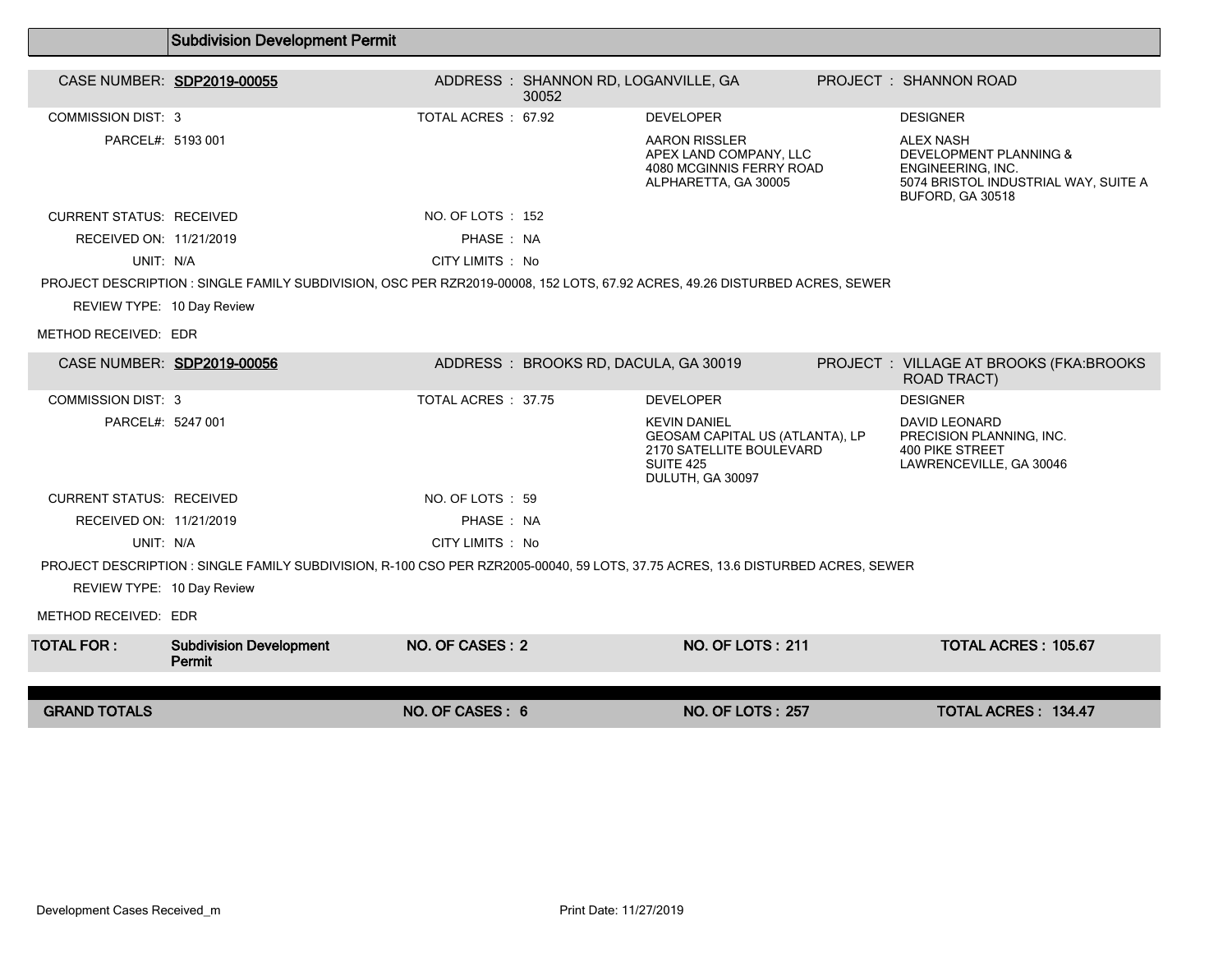

## Gwinnett County Department of Planning & Development

From 11/20/2019 to 11/26/2019

|                                 | <b>Commercial Development Permit</b>                                                                                                                       |                    |                                                    |                                                                                                         |                                                                                                       |
|---------------------------------|------------------------------------------------------------------------------------------------------------------------------------------------------------|--------------------|----------------------------------------------------|---------------------------------------------------------------------------------------------------------|-------------------------------------------------------------------------------------------------------|
|                                 |                                                                                                                                                            |                    |                                                    |                                                                                                         |                                                                                                       |
|                                 | CASE NUMBER: CDP2019-00262                                                                                                                                 |                    | ADDRESS: 6431 CORLEY RD, NORCROSS, GA<br>30071     |                                                                                                         | PROJECT: TERMINAL EXPANSION                                                                           |
| <b>COMMISSION DIST: 2</b>       |                                                                                                                                                            | TOTAL ACRES : 7.50 |                                                    | <b>DEVELOPER</b>                                                                                        | <b>DESIGNER</b>                                                                                       |
| PARCEL#: 6252 002               |                                                                                                                                                            |                    |                                                    | <b>FELIPE CASTELLANOS</b><br>CROWN ENTERPRISES, INC.<br>6431 CORLEY ROAD<br>PEACHTREE CORNERS, GA 30071 | <b>GEORGE AWUKU</b><br>EL MINA. INC.<br>6062 BUFORD HIGHWAY<br><b>SUITE 205</b><br>NORCROSS, GA 30096 |
| <b>CURRENT STATUS: RECEIVED</b> |                                                                                                                                                            | NO. OF LOTS: N/A   |                                                    |                                                                                                         |                                                                                                       |
| RECEIVED ON: 11/25/2019         |                                                                                                                                                            | PHASE: NA          |                                                    |                                                                                                         |                                                                                                       |
| UNIT: N/A                       |                                                                                                                                                            | CITY LIMITS : Yes  |                                                    |                                                                                                         |                                                                                                       |
| <b>SEWER</b>                    | PROJECT DESCRIPTION : CITY OF PEACHTREE CORNERS, TERMINAL EXPANSION, M1, NEW 21,822 SQ FT, 1 STORY, 7.5 ACRES, 3.7 DISTURBED ACRES, 60 NEW PARKING SPACES, |                    |                                                    |                                                                                                         |                                                                                                       |
| REVIEW TYPE: 10 Day Review      |                                                                                                                                                            |                    |                                                    |                                                                                                         |                                                                                                       |
| METHOD RECEIVED: EDR            |                                                                                                                                                            |                    |                                                    |                                                                                                         |                                                                                                       |
| <b>TOTAL FOR:</b>               |                                                                                                                                                            |                    |                                                    |                                                                                                         |                                                                                                       |
|                                 | <b>Commercial Development</b><br>Permit                                                                                                                    | NO. OF CASES: 1    |                                                    | NO. OF LOTS: 0                                                                                          | <b>TOTAL ACRES: 7.50</b>                                                                              |
|                                 | <b>Final Plat</b>                                                                                                                                          |                    |                                                    |                                                                                                         |                                                                                                       |
|                                 |                                                                                                                                                            |                    |                                                    |                                                                                                         |                                                                                                       |
| CASE NUMBER: FPL2019-00073      |                                                                                                                                                            |                    | ADDRESS : 90 MORNING GLEN DR, SUWANEE,<br>GA 30024 |                                                                                                         | <b>PROJECT : RESERVE AT MORNINGSIDE</b>                                                               |
| <b>COMMISSION DIST: 1</b>       |                                                                                                                                                            | TOTAL ACRES: 12.88 |                                                    | <b>DEVELOPER</b>                                                                                        | <b>DESIGNER</b>                                                                                       |
| PARCEL#: 7192 079               |                                                                                                                                                            |                    |                                                    | <b>BRENT BENSON</b><br><b>HALBEN PROPERTIES, LLC</b><br>325 MONTEVALLO DRIVE, N.E.<br>ATLANTA, GA 30342 | <b>GUY ABERNATHY</b><br>RINGO, ABERNATHY & ASSOCIATES<br>174 DACULA ROAD<br>DACULA, GA 30019          |
| <b>CURRENT STATUS: RECEIVED</b> |                                                                                                                                                            | NO. OF LOTS : 23   |                                                    |                                                                                                         |                                                                                                       |
| RECEIVED ON: 11/22/2019         |                                                                                                                                                            | PHASE: NA          |                                                    |                                                                                                         |                                                                                                       |
| UNIT: N/A                       |                                                                                                                                                            | CITY LIMITS : Yes  |                                                    |                                                                                                         |                                                                                                       |
|                                 | PROJECT DESCRIPTION : CITY OF SUWANEE, RESERVE AT MORNINGSIDE, R-75 PER RZR2019-001, 23 LOTS, 12.88 ACRES, 0.23 OPEN SPACE ACRES, SEWER                    |                    |                                                    |                                                                                                         |                                                                                                       |
| REVIEW TYPE: 10 Day Review      |                                                                                                                                                            |                    |                                                    |                                                                                                         |                                                                                                       |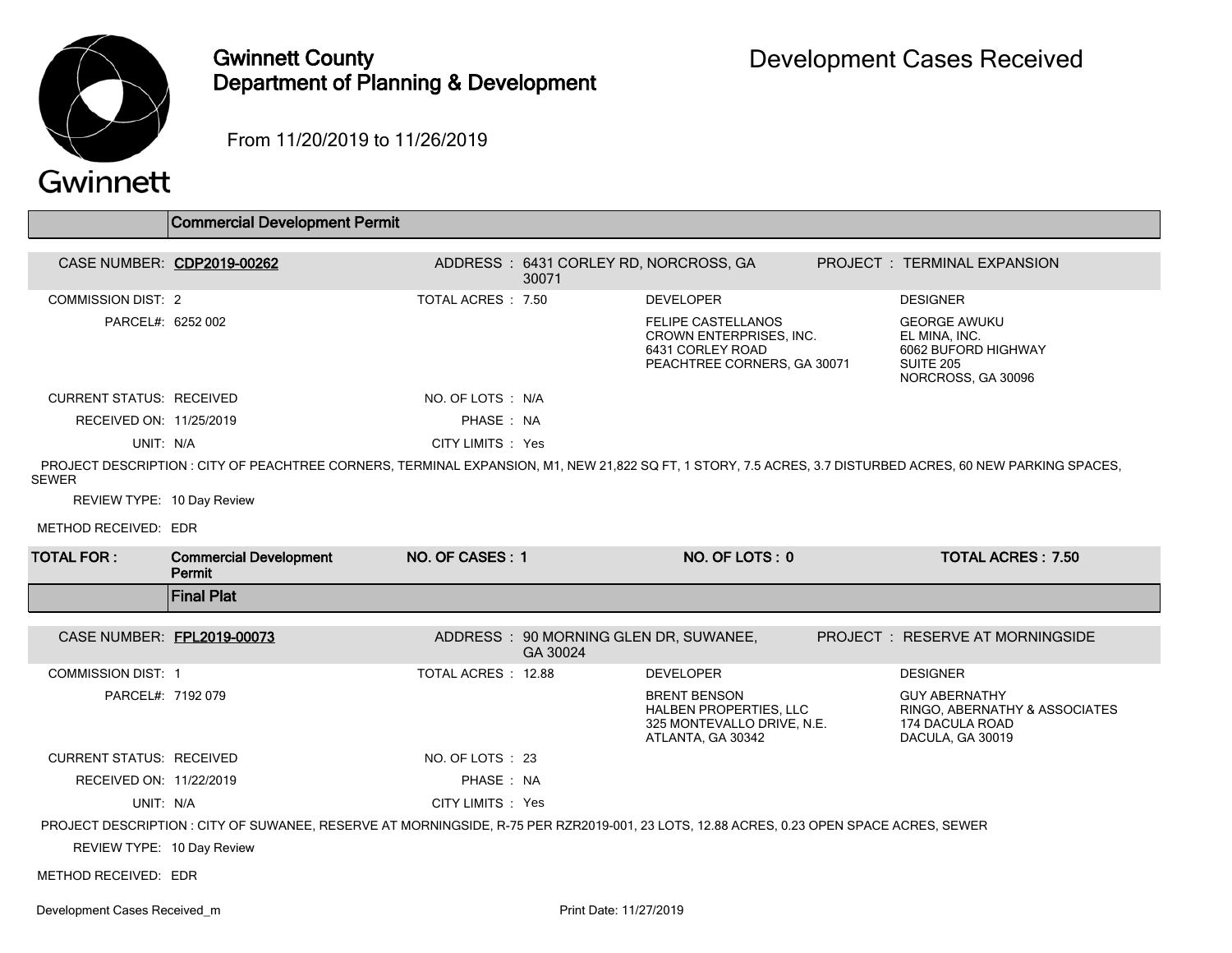| CASE NUMBER: FPL2019-00075      |                                                                                                                         |                    | ADDRESS: 107 RAILROAD AVE, LILBURN, GA<br>30047          |                                                                                                                 | PROJECT: OLD TOWN LILBURN TOWNHOMES                                                                                     |
|---------------------------------|-------------------------------------------------------------------------------------------------------------------------|--------------------|----------------------------------------------------------|-----------------------------------------------------------------------------------------------------------------|-------------------------------------------------------------------------------------------------------------------------|
| <b>COMMISSION DIST: 2</b>       |                                                                                                                         | TOTAL ACRES: 4.32  |                                                          | <b>DEVELOPER</b>                                                                                                | <b>DESIGNER</b>                                                                                                         |
| PARCEL#: 6134 014               |                                                                                                                         |                    |                                                          | <b>MATT RETTER</b><br>OLD TOWN LILBURN PARTNERS, LLC<br>246 NORTH PERRY STREET<br>LAWRENCEVILLE, GA 30046       | PHILLIP J KRIEGER<br>P. J. KRIEGER ENGINEERS & SURVEYORS.<br>INC.<br>493 CRICKET RIDGE COURT<br>LAWRENCEVILLE, GA 30044 |
| <b>CURRENT STATUS: RECEIVED</b> |                                                                                                                         | NO. OF LOTS: 53    |                                                          |                                                                                                                 |                                                                                                                         |
| RECEIVED ON: 11/25/2019         |                                                                                                                         | PHASE: NA          |                                                          |                                                                                                                 |                                                                                                                         |
| UNIT: N/A                       |                                                                                                                         | CITY LIMITS : Yes  |                                                          |                                                                                                                 |                                                                                                                         |
|                                 | PROJECT DESCRIPTION : CITY OF LILBURN, OLD TOWN LILBURN TOWNHOMES, MUR PER SUP-07-07, 53 UNITS, 4.3179 ACRES, SEWER     |                    |                                                          |                                                                                                                 |                                                                                                                         |
| REVIEW TYPE: 10 Day Review      |                                                                                                                         |                    |                                                          |                                                                                                                 |                                                                                                                         |
| METHOD RECEIVED: EDR            |                                                                                                                         |                    |                                                          |                                                                                                                 |                                                                                                                         |
| <b>TOTAL FOR:</b>               | <b>Final Plat</b>                                                                                                       | NO. OF CASES: 2    |                                                          | NO. OF LOTS: 76                                                                                                 | <b>TOTAL ACRES: 17.20</b>                                                                                               |
|                                 | <b>Subdivision Development Permit</b>                                                                                   |                    |                                                          |                                                                                                                 |                                                                                                                         |
| CASE NUMBER: SDP2019-00054      |                                                                                                                         |                    |                                                          | ADDRESS: BUFORD HWY, NORCROSS, GA 30071                                                                         | PROJECT : BUFORD HIGHWAY TOWNHOMES                                                                                      |
| <b>COMMISSION DIST: 1</b>       |                                                                                                                         | TOTAL ACRES : 8.28 |                                                          | <b>DEVELOPER</b>                                                                                                | <b>DESIGNER</b>                                                                                                         |
| PARCEL#: 6241 011               |                                                                                                                         |                    |                                                          | <b>SID RANSOM</b><br>NORCROSS DEVELOPMENT, LLC<br>8725 ROSWELL ROAD<br>SUITE O-228<br>ATLANTA, GA 30350         | JOHN M. NAGY<br>MCFARLAND-DYER & ASSOCIATES, INC.<br>4174 SILVER PEAK PARKWAY<br>SUWANEE, GA 30024                      |
| <b>CURRENT STATUS: RECEIVED</b> |                                                                                                                         | NO. OF LOTS: 68    |                                                          |                                                                                                                 |                                                                                                                         |
| RECEIVED ON: 11/20/2019         |                                                                                                                         | PHASE: NA          |                                                          |                                                                                                                 |                                                                                                                         |
| UNIT: N/A                       |                                                                                                                         | CITY LIMITS : Yes  |                                                          |                                                                                                                 |                                                                                                                         |
| REVIEW TYPE: 10 Day Review      | PROJECT DESCRIPTION : CITY OF NORCROSS, BUFORD HIGHWAY TOWNHOMES, C1, 68 LOTS, 8.284 ACRES, 6.96 DISTURBED ACRES, SEWER |                    |                                                          |                                                                                                                 |                                                                                                                         |
| METHOD RECEIVED: EDR            |                                                                                                                         |                    |                                                          |                                                                                                                 |                                                                                                                         |
| CASE NUMBER: SDP2019-00057      |                                                                                                                         |                    | ADDRESS: ROCKBRIDGE RD (200 BLOCK),<br>LILBURN. GA 30047 |                                                                                                                 | PROJECT : TOWNES AT ROCKBRIDGE                                                                                          |
| <b>COMMISSION DIST: 2</b>       |                                                                                                                         | TOTAL ACRES : 7.23 |                                                          | <b>DEVELOPER</b>                                                                                                | <b>DESIGNER</b>                                                                                                         |
|                                 |                                                                                                                         |                    |                                                          |                                                                                                                 |                                                                                                                         |
|                                 | PARCEL#: 6136 002A                                                                                                      |                    |                                                          | <b>MARK RICHARDSON</b><br>SOUTHSIDE LAND VENTURES, LLC<br>290 CONSTITUTION BOULEVARD<br>LAWRENCEVILLE, GA 30046 | <b>ERIC SIMPSON</b><br>PRECISION PLANNING, INC.<br><b>400 PIKE BOULEVARD</b><br>LAWRENCEVILLE, GA 30046                 |
| <b>CURRENT STATUS: RECEIVED</b> |                                                                                                                         | NO. OF LOTS : 47   |                                                          |                                                                                                                 |                                                                                                                         |